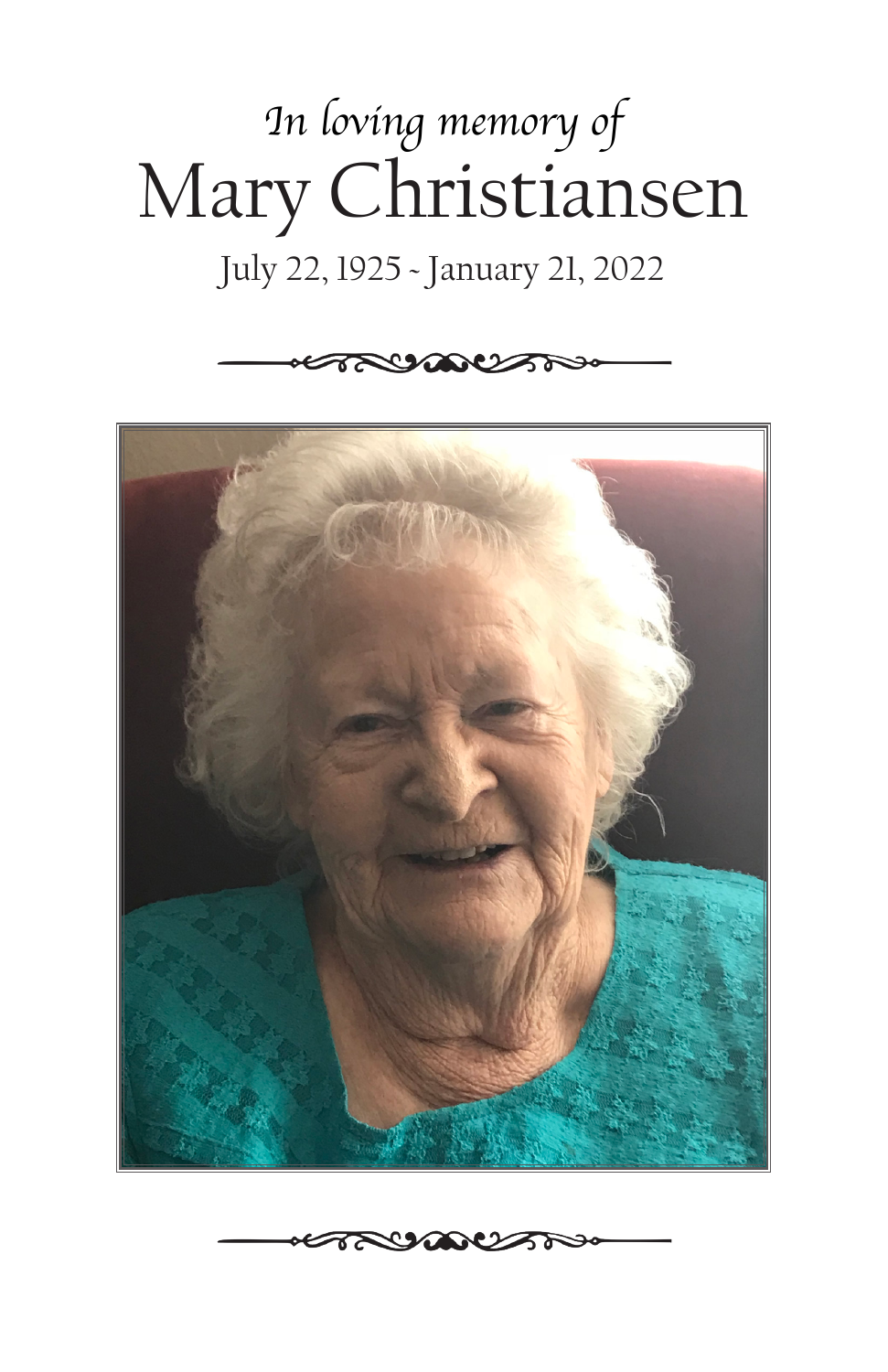## **Mary Macia Sells Christiansen** *Celebrating the Life of*





*Pallbearers*

Joseph Anderson Dustin Christiansen Bryan Haden Brad Haden Brandon Haden

Chris Miller Mike Miller Ryan Miller Blake Simpson

*Honorary Pallbearers*

Jared Balvin Josh Balvin Vlad Canro Shane Christiansen Cody Christiansen Matt Christiansen Joe Cruz Jon Gee

Ben Johnson Jeremy Kennington Jace Malone Zane McCarrey McKay Mitchell John Smith Adam Towner Logan York



There will not be an escort to the cemetery. we encourage you to drive safely and obey all traffic laws. Thank you, Walker Sanderson Funeral Home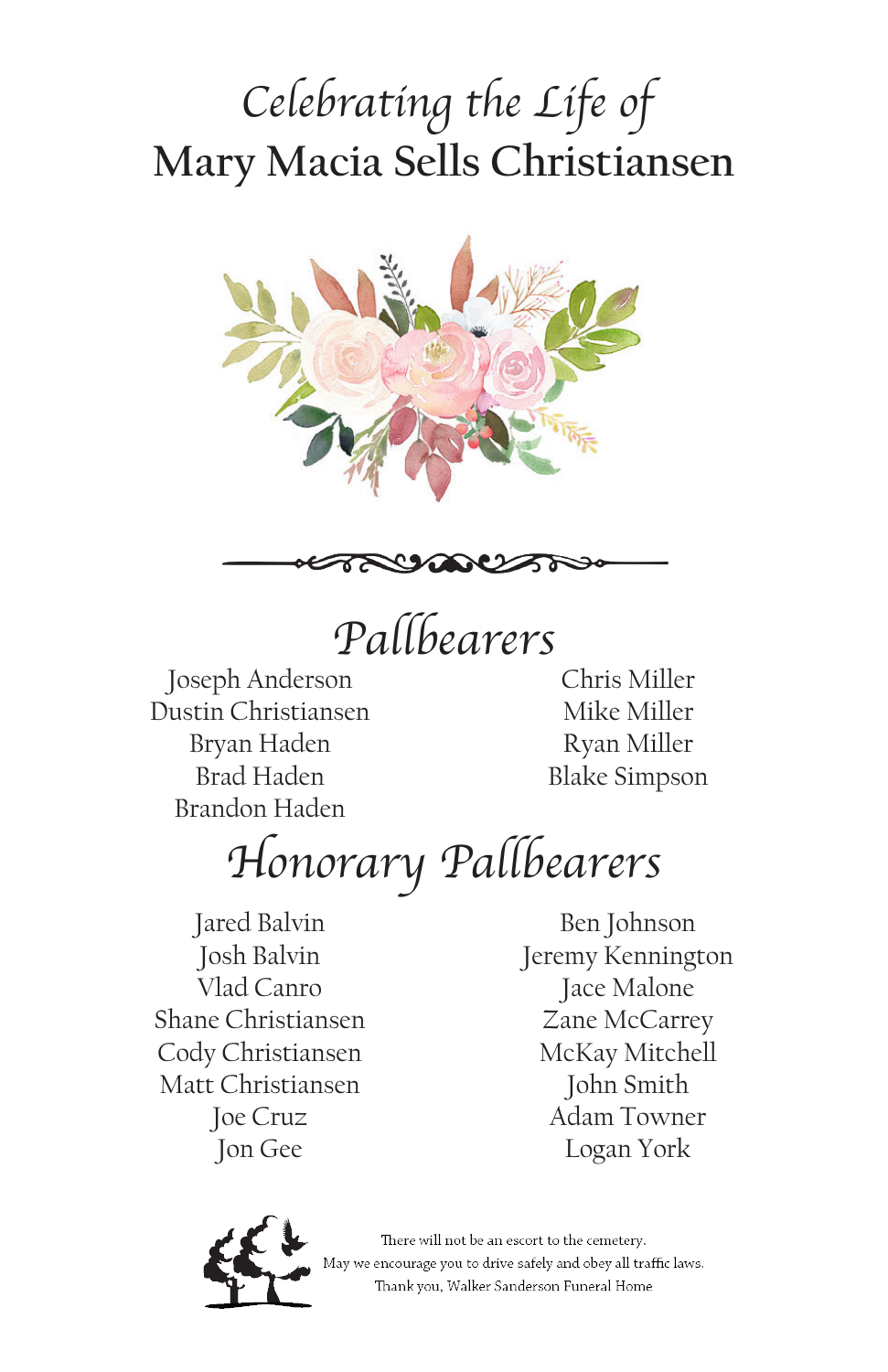| <b>FUNERAL SERVICES</b><br>Monday, February 7, 2022 12:00 p.m.<br>Sharon Park Fourth, 310 North 100 East, Orem, Utah                                                                                                                      |                                                                                             |
|-------------------------------------------------------------------------------------------------------------------------------------------------------------------------------------------------------------------------------------------|---------------------------------------------------------------------------------------------|
|                                                                                                                                                                                                                                           |                                                                                             |
|                                                                                                                                                                                                                                           |                                                                                             |
|                                                                                                                                                                                                                                           |                                                                                             |
| Amy Miller Gee, granddaughter & Jasi Cueva Gee, great granddaughter<br>Accompanied by Daron Bradford                                                                                                                                      |                                                                                             |
|                                                                                                                                                                                                                                           |                                                                                             |
|                                                                                                                                                                                                                                           | Becky Miller, Nina Haden, daughters                                                         |
| Musical Selection  "Mom, I Love You" by Keenan Kanahele<br>Sung by Mary's Children, Accompanied by Anne Cox<br>Rulon Christiansen, Nina Haden, Todd Christiansen, Gordon Christiansen,<br>Becky Miller, Susan Simpson, & Patrice Anderson |                                                                                             |
|                                                                                                                                                                                                                                           |                                                                                             |
|                                                                                                                                                                                                                                           | by Grandchildren & Great Grandchildren<br>Accompanied by Anne Cox, Directed by Alice Walker |
|                                                                                                                                                                                                                                           |                                                                                             |
|                                                                                                                                                                                                                                           | Musical Selection  Organ Solo "ANDANTE" from Lyric Symphony<br>by Rulon Christiansen, son   |
|                                                                                                                                                                                                                                           |                                                                                             |
|                                                                                                                                                                                                                                           | Closing Hymn #219  "Because I Have Been Given Much"                                         |
|                                                                                                                                                                                                                                           |                                                                                             |
|                                                                                                                                                                                                                                           |                                                                                             |
|                                                                                                                                                                                                                                           |                                                                                             |